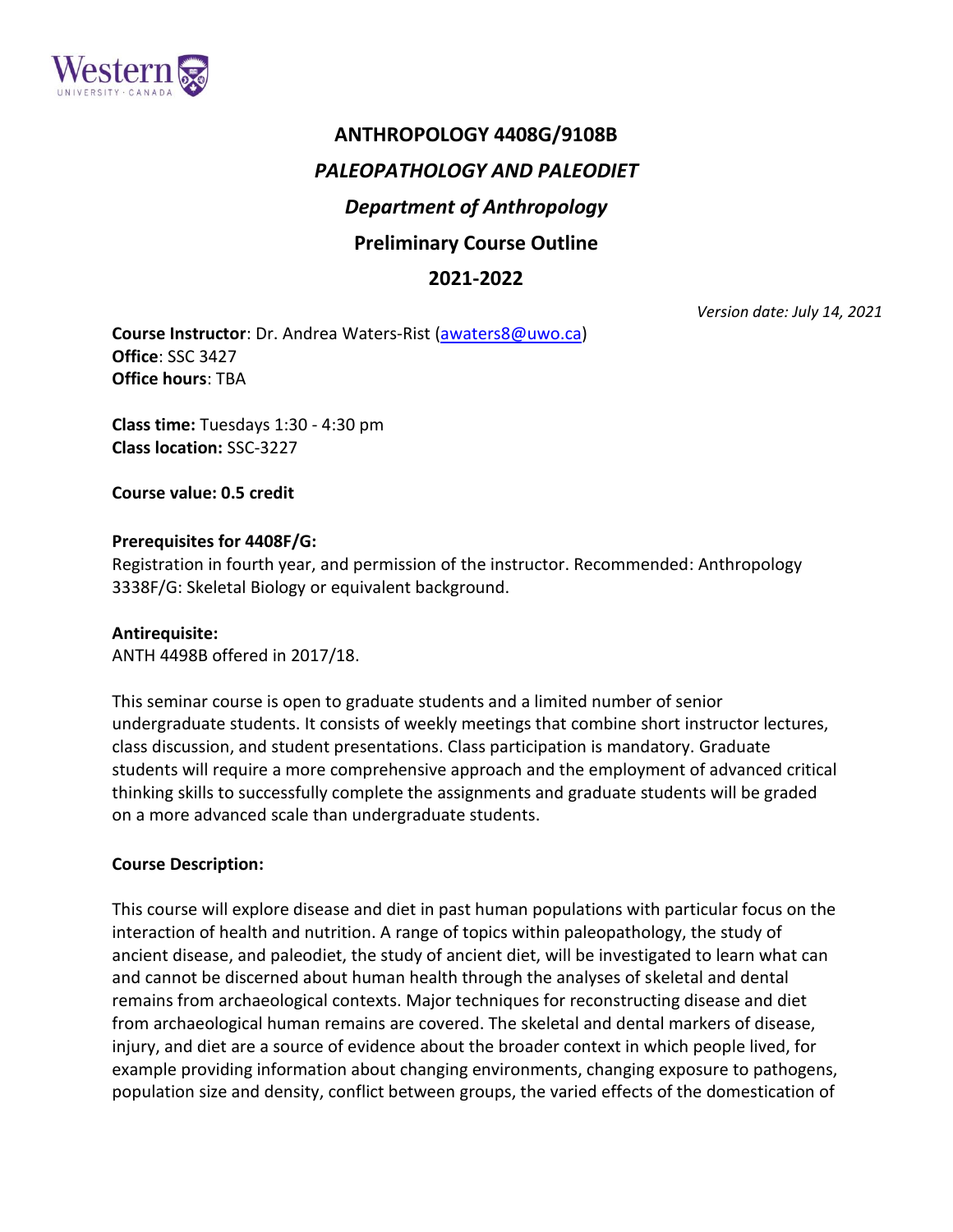plants and animals, and activity patterns such the gendered division of labour. Cutting-edge research in biological anthropology is utilizing the interaction of health and nutrition to address broad hypotheses about human adaptation and evolution.

#### **Learning Outcomes:**

On successful completion of this course, students will be able to:

- 1. Understand how disease can affect the morphology of bone and teeth via the relationships between cellular structures, soft tissues, connective tissues, and hard tissues.
- 2. Understand and recognize the main pathological conditions and anomalies that we can identify in human skeletal and dental remains.
- 3. Have improved understanding of the normal range of human skeletal variation against which pathological changes can be accurately diagnosed.
- 4. Understand the main methods used to reconstruct dietary variables of past populations via their bones, teeth and other biological remains.
- 5. Understand both the benefits and limitations of the study of disease and diet in past populations.
- 6. Critically read and evaluate paleopathology and paleodiet research from both methodological and theoretical perspectives.
- 7. Understand the synergy of diet and disease based on research in modern (i.e. ethnographic, clinical) and past (i.e. historic, archaeological) contexts considered within an evolutionary framework emphasizing biocultural variation and adaptation.
- 8. Effectively communicate well-supported arguments on complex topics in paleopathology and paleodiet.
- 9. Prepare a visually impactful and insightful research-based academic poster.

|                                                     | Graduate                 | Undergraduate           |
|-----------------------------------------------------|--------------------------|-------------------------|
| Class Participation (including weekly<br>questions) | 15%                      | 15%                     |
| Class PowerPoint Presentation and Leading           | 25%                      | 25%                     |
| of Discussion                                       | $(45-50 \text{ min})$    | $(25-30 \text{ min})$   |
| Annotated Bibliography                              | 10%                      | 10%                     |
|                                                     | * 10 references required | * 5 references required |
| Research Paper                                      | 30%                      | 30%                     |
|                                                     | *4000 words              | *3000 words             |
| Academic Poster and Poster Presentation             | 20%                      | 20%                     |

## **Assignments and Grading**

#### **Required Readings**

- 1. Roberts, C. and Manchester, K. (2005) The Archaeology of Disease. 3rd edition. Ithaca: Cornell University Press.
- 2. Other readings available under the Course Readings tab of the OWL course website.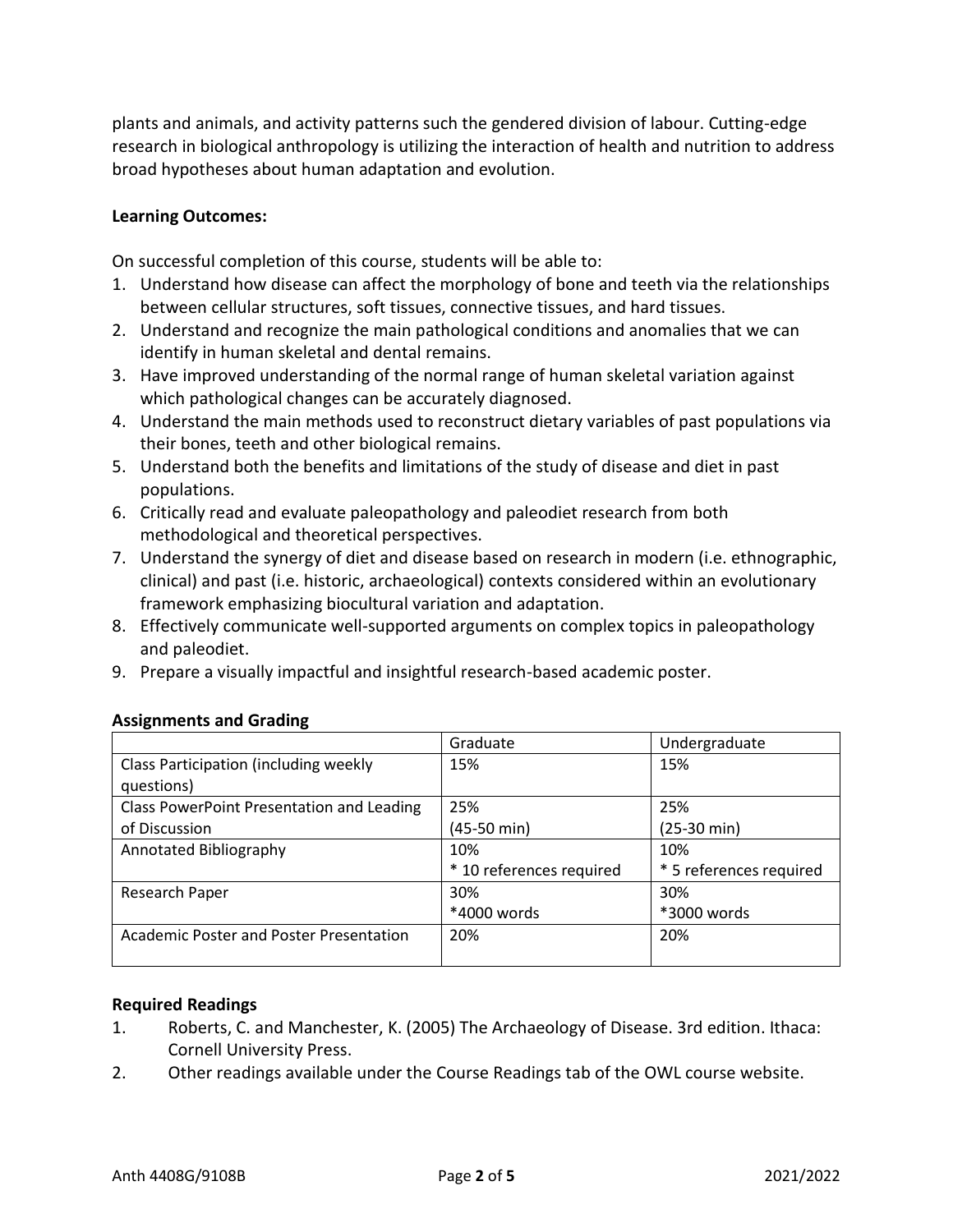3. Articles chosen by students leading a class will be made available via the OWL site as the course progresses.

## **Additional Recommended Textbooks:**

- 1. Ortner, DJ. (2003) Identification of Pathological Conditions in the Human Skeletal Remains, 2nd edition. San Diego CA: Academic Press/Elsevier.
- 2. Aufderheide, AC and Rodrigues-Martin, C. (1998) The Cambridge Encyclopedia of Human Paleopathology.
- 3. Waldron, T. (2008) Paleopathology. Cambridge University Press.
- 4. Sutton, MQ, Sobolik, KD, Gardner JK. (2010) Paleonutrition. University of Arizona Press.
- 5. Moffat T, Prowse T. (2010) Human Diet and Nutrition in Biocultural Perspective: Past Meets Present. Berghahn Publishing.
- 6. Larsen, CS. (2015). Interpreting Behavior from the Human Skeleton. Cambridge University Press.

#### **Assignment Details:**

- 1. *Class Participation*. All students are expected to participate in class discussion. Beginning the 2<sup>nd</sup> week of class all students are required to bring one comprehensive question or comment they've developed for each assigned chapter or article that is designed to stimulate discussion and debate. These may be typed or hand-written (but ensure your writing is legible!). You may be called upon to read your question if class discussion is slow. Your questions will be handed in at the end of class and returned (usually with comments) the following week.
- 2. *PowerPoint Presentation and Leading Class Discussion*. Every student is expected to lead one class. All students will do this individually. This involves presenting the topic via a PowerPoint presentation of 45-50 minutes for graduate students and 25-30 minutes for undergraduate students and leading the questions and discussion of the topic during the latter half of the class. In addition to the readings that are already assigned for that week the student is responsible for assigning one or two additional research articles to the class that provide an example of their topic in an archaeological context. The research article must be approved by the instructor and made known to the class no later than one week before the class. A list of acceptable journals from which to choose your article will be made available.
- 3. *Annotated Bibliography and Abstract*. Abstracts and annotated bibliographies are useful techniques in the preparation of a research paper or poster. An abstract is a brief synopsis or summary of the most important points that you plan to discuss in your paper or poster (note, an abstract is not merely a condensed table of contents or an introductory paragraph). The abstract for your poster should be no more than 250 words in length. In addition, graduate students must have an annotate for ten peer-review journal articles or book chapters, and undergraduate students for five articles/chapters, related to your poster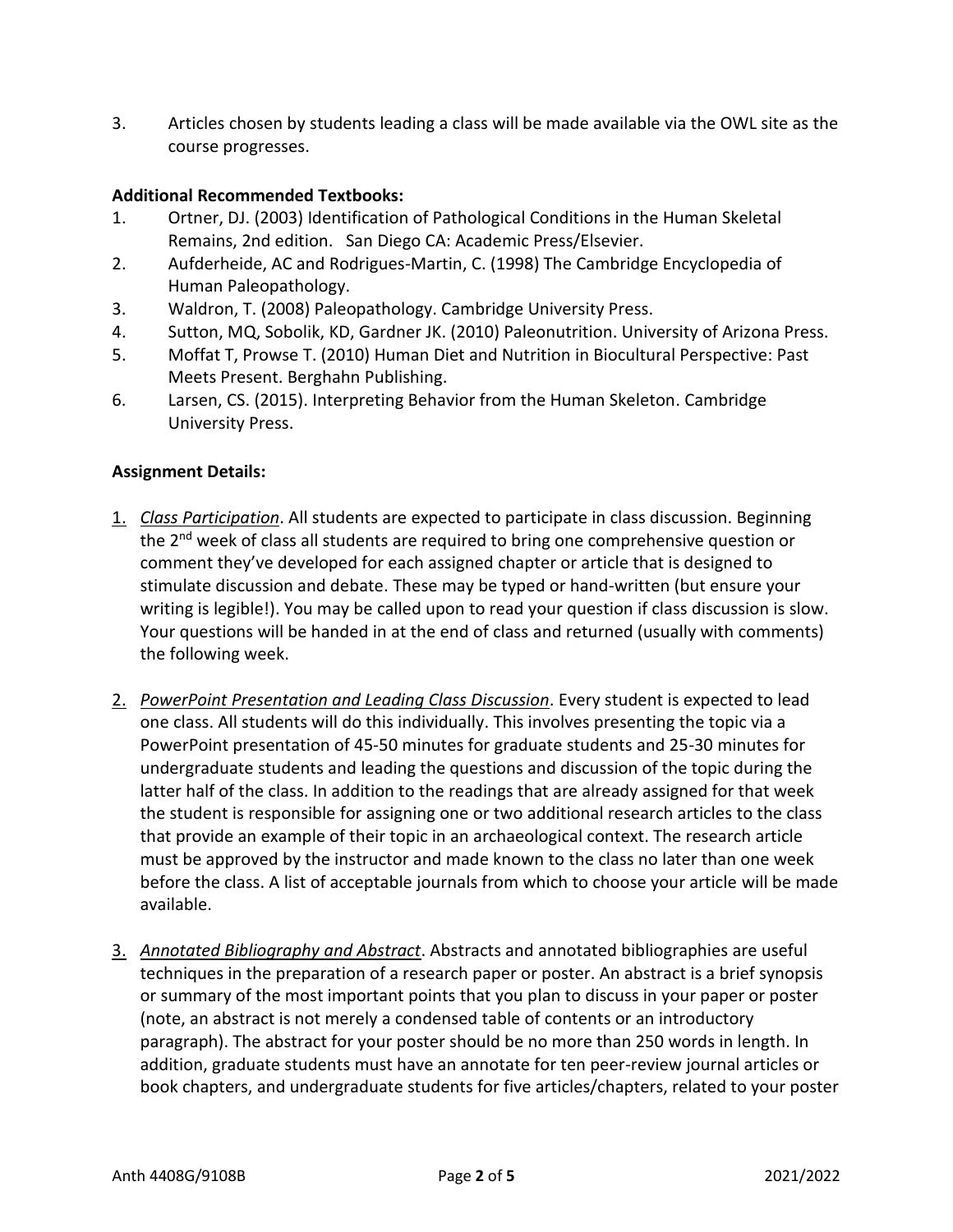topic. An annotate is a brief (200-400 words) paragraph that describes and evaluates the article/chapter. The purpose of the annotate is to provide an overview of the paper (that will be useful to other readers and yourself in the future) that assesses the relevance and quality of the work. More details on the abstract and annotated bibliography will be made available.

- 4. *Research Paper*. Topics for the research paper must be related to one of the broad lecture themes and be selected in consultation with the instructor (in office hours or by email). The paper will be formatted as a manuscript to be submitted to the *American Journal of Physical Anthropology* (AJPA). This formatting includes the cover page, keywords, an abstract, referenced cited, and sections as appropriate (i.e. sections should include Introduction, Discussion, and Conclusion; sections that also may be appropriate are Material(s), Methods, and Results). Headings (predefined as per above or your own) and subheadings (your own) should be used to clarify the structure of the paper. This link will take you to the AJPA author guidelines, which details how to format your in-text citations and references. You do NOT need to bother noting the month/season of publication as they sometimes suggest. Noting the year is sufficient. [American Journal of Physical](https://onlinelibrary.wiley.com/page/journal/10968644/homepage/forauthors.html)  [Anthropology \(wiley.com\)](https://onlinelibrary.wiley.com/page/journal/10968644/homepage/forauthors.html)
- 5. *Academic Poster*. Every student is responsible for the creation of an academic poster using PowerPoint or Adobe Acrobat. They cannot choose the same topic as the class they led nor can the topic be the main focus of their research paper (it can be peripherally related). Often a specific disease/pathology or debated case-study make for effective posters. You are welcome to make a poster containing your own unpublished data (from your own research; e.g. a skeleton you've encountered with interesting pathological lesions; human isotopic data reconstructing a particular diet), which could perhaps be ultimately given at a future conference. Instructor approval of your poster topic is required. Further specification of poster requirements (e.g. – less than 1000 words, required headings, use of figures and tables, page dimensions, recommended font size, etc.) will be made available. Each student will then be required to present their poster in class (it will be projected onto a screen; you do not need to print your poster) and give a four-minute oral summary. You will be cut-off after four minutes. There will be two additional minutes allotted for questions from your instructor and/or fellow students. This presentation will occur during our allotted time in the exam week (or possibly a preferable unanimously agreed upon alternative time during exam week).

## **Attendance**

Attendance at every class is mandatory. While I will not keep attendance, I will require you to hand in your chapter/article questions after each class thereby keeping track of your attendance (or at least your participation should you choose to attend class without having prepared any questions). Notify me as soon as possible via e-mail if you are unable to attend a class due to illness or other serious personal circumstances. As it is not possible to re-schedule the class you are leading, nor the day and time of your poster presentation, only MAJOR extenuating circumstances will be taken into consideration, and an additional assignment will